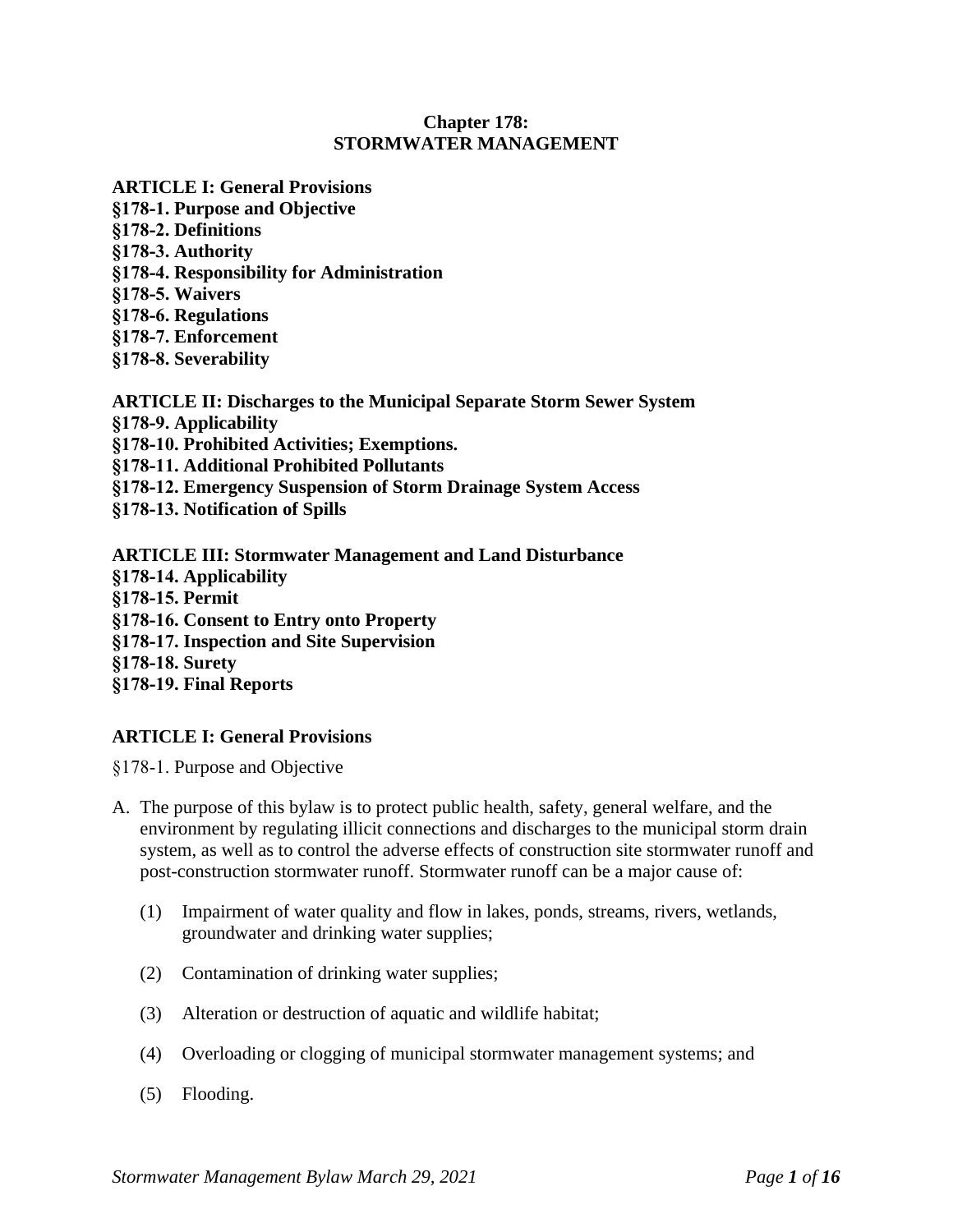- B. The objectives of this bylaw are to:
	- (1) Protect water resources;
	- (2) Comply with state and federal statutes and regulations relating to stormwater discharges including total maximum daily load requirements, and with the General Permit for Stormwater Discharges from Small Municipal Separate Storm Sewer Systems in Massachusetts, issued by the U.S. Environmental Protection Agency and the Massachusetts Department of Environmental Protection ("MS4 Permit");
	- (3) Prevent and reduce pollutants from entering Pepperell's municipal separate storm sewer system (MS4);
	- (4) Prohibit illicit connections and unauthorized discharges to the MS4 and require their removal;
	- (5) Establish minimum construction and post construction stormwater management standards and design criteria for the regulation and control of stormwater runoff quantity and quality;
	- (6) Establish provisions for the long-term responsibility for, and maintenance of, structural stormwater control facilities and nonstructural stormwater best management practices to ensure that they continue to function as designed, and pose no threat to public safety; and
	- (7) Recognize Pepperell's legal authority to ensure compliance with the provisions of this bylaw through inspection, monitoring, and enforcement.

#### §178-2. Definitions

Unless a different definition is indicated in other sections of this bylaw, the following definitions and provisions shall apply throughout this bylaw:

ALTERATION OF DRAINAGE CHARACTERISTICS - Any activity on an area of land that changes the water quality, force, direction, timing or location of runoff flowing from the area. Such changes include: change from distributed runoff to confined or discrete discharge; change in the volume of runoff from the area; change in the peak rate of runoff from the area; and change in the recharge to groundwater on the area.

APPLICANT - Any person requesting a Land Disturbance Permit.

AS-BUILT DRAWING - Drawings that completely record and document applicable aspects and features of conditions of a project following construction using Stormwater Management Plans derived from a Land Disturbance Permit.

BEST MANAGEMENT PRACTICES (BMPs) - Schedules of activities, practices (and prohibitions of practices), structures, vegetation, maintenance procedures, and other management practices to prevent or reduce the discharge of pollutants to Waters of the United States. BMPs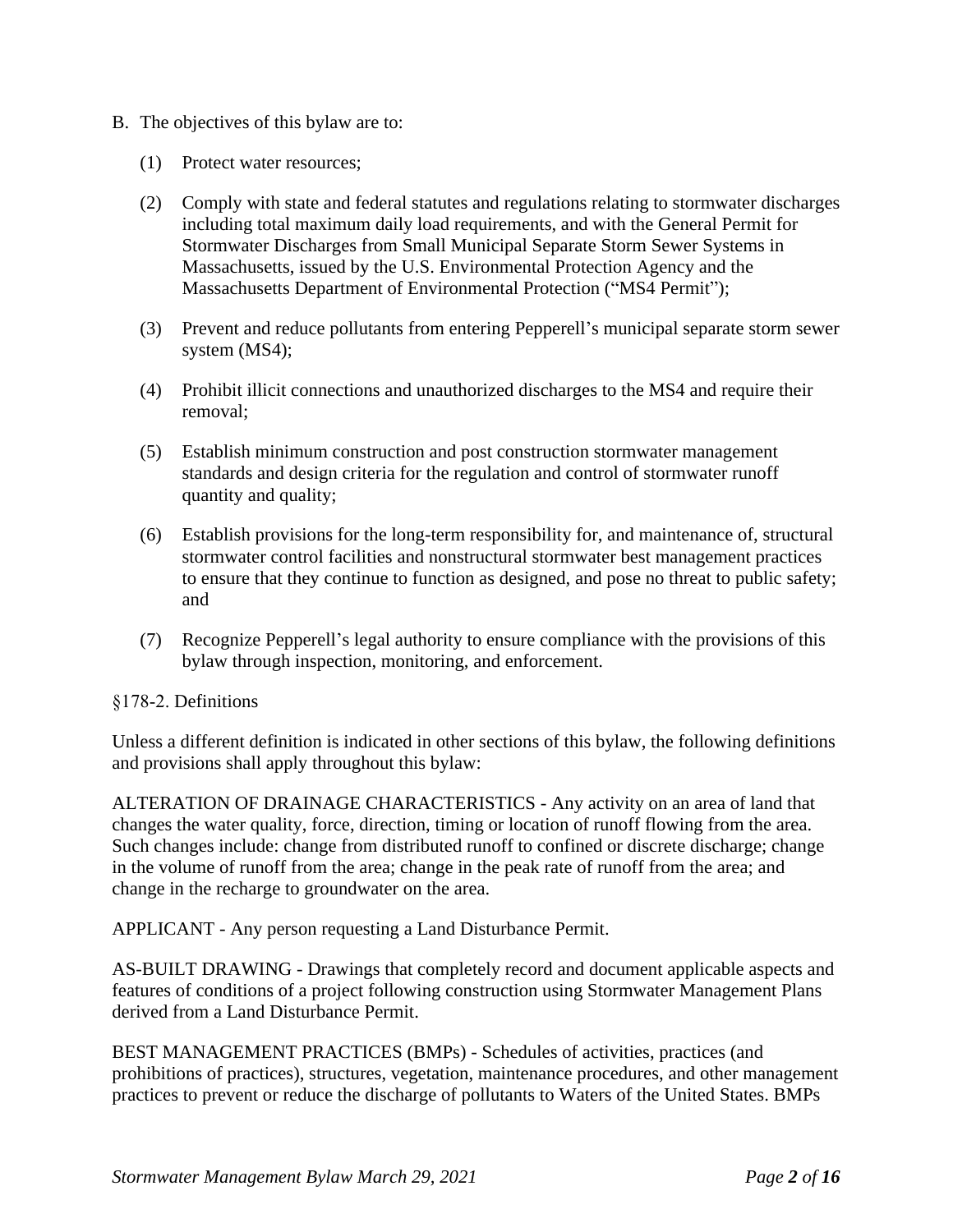also include treatment requirements, operating procedures, and practices to control project site runoff, spillage or leaks, sludge or waste disposal, or drainage from raw material storage.

CERTIFIED PROFESSIONAL IN EROSION AND SEDIMENT CONTROL (CPESC) - A certified specialist in soil erosion and sediment control. This certification program, sponsored by the Soil and Water Conservation Society in cooperation with the American Society of Agronomy, provides the public with evidence of professional qualifications.

CLEAN WATER ACT - The Federal Water Pollution Control Act (33 U.S.C. § 1251 et seq.) as hereafter amended.

CLEARING - Any activity that removes the vegetative surface cover of land.

COMMON PLAN OF DEVELOPMENT - A plan of development for a contiguous area where multiple separate and distinct construction activities may be taking place at different times on different schedules under one plan.

DISCHARGE OF POLLUTANTS - The addition from any source of any pollutant or combination of pollutants into the municipal storm drain system or into the Waters of the United States or the Commonwealth from any source.

EROSION - The wearing away of the land surface by natural or artificial forces such as wind, water, ice, gravity, or vehicle traffic and the subsequent detachment and transportation of soil particles.

EROSION AND SEDIMENTATION CONTROL PLAN - A document containing narrative, drawings and details developed by a qualified professional engineer (PE) or a Certified Professional in Erosion and Sedimentation Control (CPESC), which includes best management practices, or equivalent measures designed to control surface runoff, erosion and sedimentation during pre-construction and construction related land disturbing activities.

GRADING - Changing the level or shape of the ground surface.

GROUNDWATER - Water beneath the surface of the ground.

GRUBBING - The act of clearing land surface by digging up roots and stumps.

HAZARDOUS MATERIAL - Any material which, because of its quantity, concentration, chemical, corrosive, flammable, reactive, toxic, infectious or radioactive characteristics, either separately or in combination with any substance or substances, constitutes a present or potential threat to human health, safety, welfare, or to the environment. Toxic or hazardous materials include any synthetic organic chemical, petroleum product, heavy metal, radioactive or infectious waste, acid and alkali, and any substance defined as "toxic" or "hazardous" under MGL c. 21C and c. 21E, and the regulations at 310 CMR 30.000 and 310 CMR 40.0000.

ILLICIT CONNECTION - A surface or subsurface drain or conveyance which allows an illicit discharge into the municipal storm drain system, including without limitation sewage, process wastewater, or wash water, and any connections from indoor drains, sinks, or toilets, regardless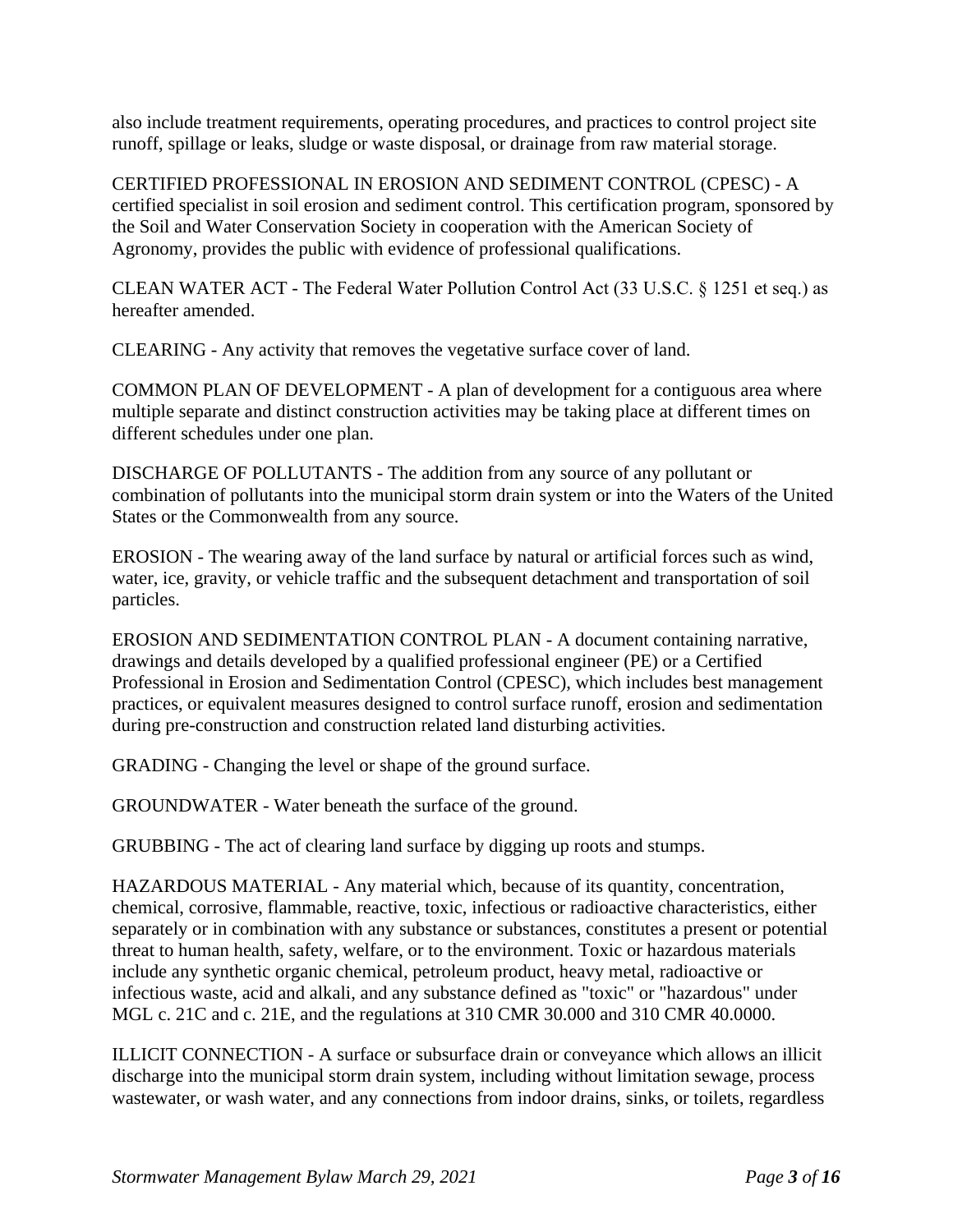of whether said connection was previously allowed, permitted, or approved before the effective date of this bylaw.

ILLICIT DISCHARGE - Direct or indirect discharge to the municipal storm drain system that is not composed entirely of stormwater, except as exempted in Article II, §178-10. The term does not include a discharge in compliance with an NPDES stormwater discharge permit or resulting from fire-fighting activities and other activities exempted pursuant to Article II, §178-10) of this bylaw.

IMPERVIOUS SURFACE - Any surface that prevents or significantly impedes the infiltration of water into the underlying soil. This can include but is not limited to: roads, driveways, parking areas and other areas created using nonporous material, buildings, rooftops, structures, artificial turf and compacted gravel or soil.

INFILTRATION - The act of conveying surface water into the ground, permitting groundwater recharge and the reduction of stormwater runoff from a project site.

LAND DISTURBANCE PERMIT - A permit issued by the Stormwater Authority pursuant to this bylaw prior to commencement of a Land Disturbing Activity.

LAND DISTURBING ACTIVITY - Any activity that causes a change in the position or location of soil, sand, rock, gravel, or similar earth material; results in an increased amount of runoff or pollutants; measurably changes the ability of a ground surface to absorb waters; involves clearing, grading, or excavating, including grubbing; or results in an alteration of drainage characteristics.

LOW IMPACT DEVELOPMENT or LID - Site planning and design strategies that use or mimic natural processes that result in the infiltration, evapotranspiration or use of stormwater in order to protect water quality and associated aquatic habitat. LID employs principles such as preserving and recreating natural landscape features, minimizing effective imperviousness to create functional and aesthetically appealing site drainage that treat stormwater as a resource rather than a waste product. LID practices include but are not limited to bioretention facilities, rain gardens, vegetated rooftops, rain barrels and permeable pavements.

MUNICIPAL SEPARATE STORM SEWER SYSTEM (MS4) or MUNICIPAL STORM DRAIN SYSTEM - The system of conveyances designed or used for collecting or conveying stormwater, including any road with a drainage system, street, gutter, curb, inlet, piped storm drain, pumping facility, retention or detention basin, natural or man-made or altered drainage channel, reservoir, and other drainage structure that together comprise the storm drain system owned or operated by the Town of Pepperell.

NATIONAL POLLUTANT DISCHARGE ELIMINATION SYSTEM (NPDES) STORMWATER DISCHARGE PERMIT - A permit issued by the EPA, or jointly with the Commonwealth, that authorizes the discharge of pollutants to Waters of the United States.

NEW DEVELOPMENT - Any construction activities or land alteration on an area that has not previously been developed to include impervious cover.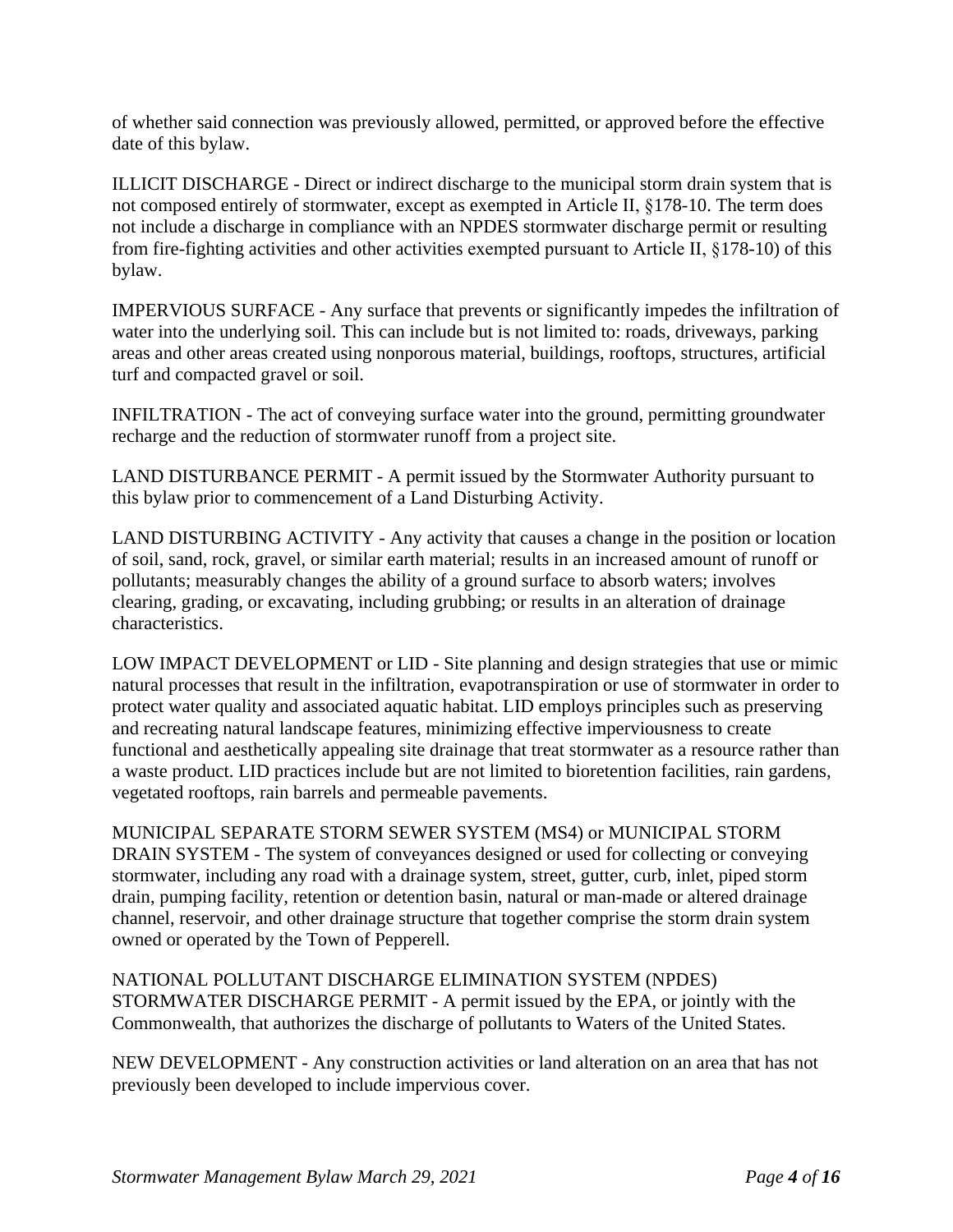NONPOINT SOURCE POLLUTION - Pollution from many diffuse sources caused by rainfall or snowmelt moving over and through the ground. As the runoff moves, it picks up and carries away natural and man-made pollutants finally depositing them into a water resource area.

NON-STORMWATER DISCHARGE - Discharge to the municipal storm drain system not composed entirely of stormwater.

OPERATION AND MAINTENANCE PLAN - A plan setting up the functional, financial and organizational mechanisms for the ongoing operation and maintenance of a stormwater management system to ensure that it continues to function as designed.

OWNER - A person with a legal or equitable interest in property.

PERSON - An individual, partnership, association, firm, company, trust, corporation, agency, authority, department, or political subdivision of the Commonwealth or the Federal government, to the extent permitted by law, and any officer, employee, or agent of such person.

POINT SOURCE - Any discernible, confined, and discrete conveyance, including but not limited to any pipe, ditch, channel, tunnel, conduit, well, discrete fissure, container, rolling stock, concentrated animal feeding operation, landfill leachate collection system, vessel, or other floating craft from which pollutants are or may be discharged.

PRE-CONSTRUCTION - All activity in preparation for construction.

POLLUTANT - Dredged spoil, solid waste, incinerator residue, filter backwash, sewage, garbage, sewage sludge, munitions, chemical wastes, biological materials, heat, wrecked or discarded equipment, rock, sand, cellar dirt, construction wastes and residues including discarded building materials, concrete truck wash out, chemicals, litter, and sanitary wastes and industrial, municipal and agricultural waste discharged into water.

RECHARGE - The process by which groundwater is replenished by precipitation through the percolation of runoff and surface water through the soil.

REDEVELOPMENT - Development, rehabilitation, expansion, demolition, construction, land alteration, or phased projects that disturb the ground surface, including impervious surfaces, on previously developed sites.

RUNOFF - Rainfall, snowmelt, or irrigation water flowing over the ground surface.

SEDIMENT - Mineral or organic soil material that is transported by wind or water, from its origin to another location; the product of erosion processes.

SEDIMENTATION - The process or act of deposition of sediment.

SITE - The location, to its full areal extent, of construction activities, including but not limited to the creation of new impervious cover and improvement of existing impervious cover.

SOIL - Any earth, sand, rock, gravel, or similar material.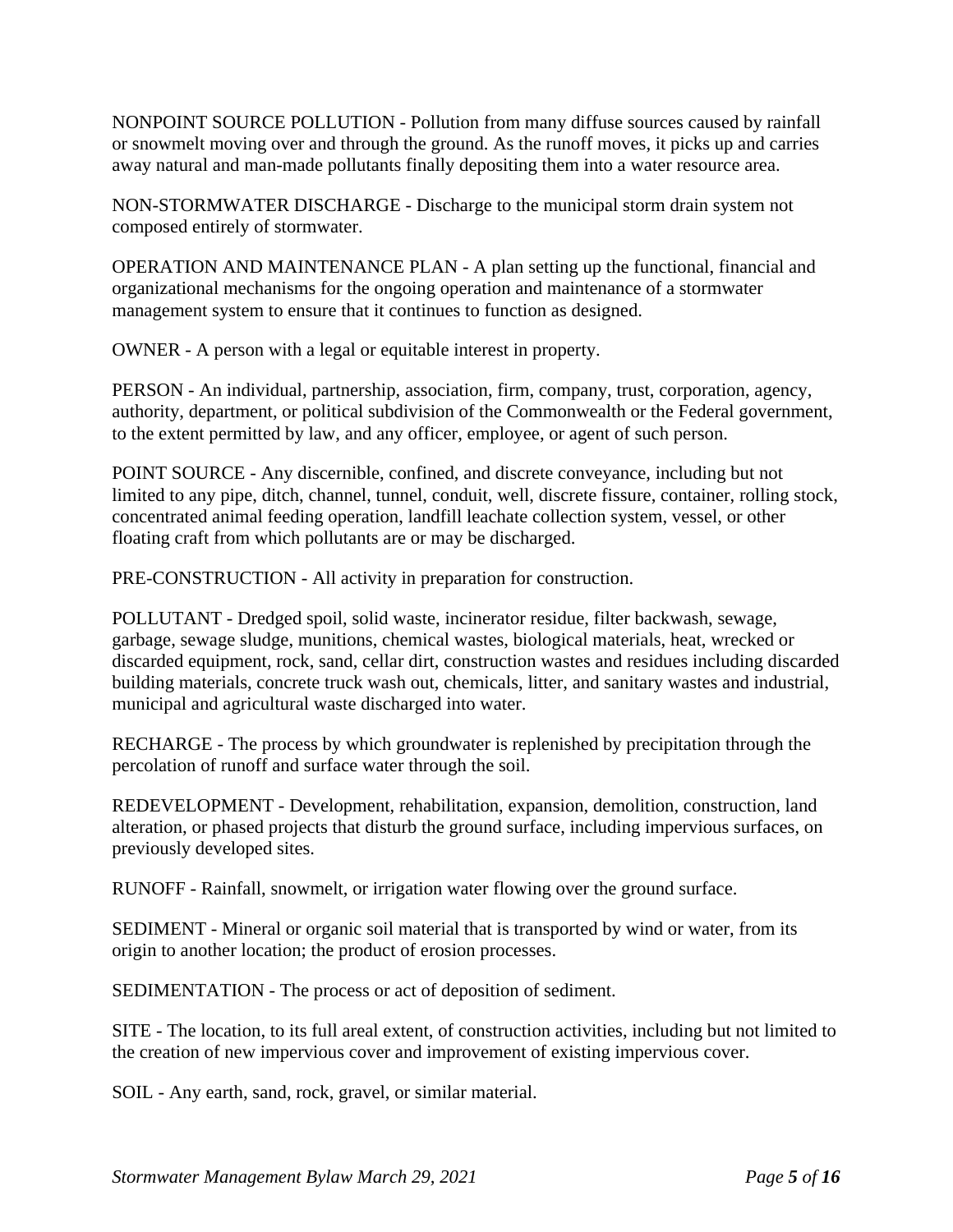STORMWATER - Stormwater runoff, snow melt runoff, and surface runoff and drainage.

STORMWATER AUTHORITY – The Pepperell Planning Board shall administer, implement, and enforce this Bylaw, acting as the Stormwater Authority. Any powers granted to or duties imposed upon the Board, except the power to hear appeals, may be delegated in writing by the Board to employees or authorized agents of the Town. The members of the Stormwater Committee are considered authorized agents of the Board.

STORMWATER COMMITTEE – Committee membership shall be comprised of Town employees involved in oversight of the Town's Stormwater Management Program, including, but not limited to, the Department of Public Works Director, Planning Board Advisor, Conservation Commission Administrator, and Highway Superintendent. Membership may be modified periodically as determined by the Pepperell Town Administrator.

STORMWATER MANAGEMENT PLAN - A document containing narrative, drawings, details and reporting requirements developed by a qualified professional engineer (PE), which describes structural and non-structural best management practices designed to control the discharge of pollutants from impervious surfaces and onsite activities as well as the volume and peak rate of surface runoff from a site on an ongoing basis after construction has been completed.

TOTAL MAXIMUM DAILY LOAD or TMDL - Section 303(d) of the Clean Water Act authorizes the EPA to assist states, territories and authorized tribes in listing impaired waters and developing Total Maximum Daily Loads (TMDLs) for these waterbodies. A TMDL establishes the maximum amount of a pollutant that a waterbody can accept and still meet water quality standards for protecting public health and maintaining the designated beneficial uses of those waters for drinking, swimming, recreation, and fishing. A TMDL includes waste load allocations for point source discharges, load allocations for nonpoint sources and/or natural background, and must include a margin of safety and account for seasonal variations.

WATERCOURSE - A natural or man-made channel through which water flows or a stream of water, including a river, brook or underground stream.

WATERS OF THE COMMONWEALTH - All waters within the jurisdiction of the Commonwealth, including, without limitation, rivers, streams, lakes, ponds, springs, impoundments, estuaries, wetlands, coastal waters, groundwater, and including, to the extent applicable, Waters of the United States as defined under the Federal Clean Water Act as hereafter amended.

# §178-3. Authority

This bylaw is adopted under authority granted by the Home Rule Amendment of the Massachusetts Constitution, the Massachusetts home rule statute, and the regulations under the Federal Clean Water Act including 40 CFR 122.34.

§178-4. Responsibility for Administration

The Stormwater Authority shall administer, implement and enforce this bylaw. Any powers granted to or duties imposed upon the Stormwater Authority may be delegated in writing by the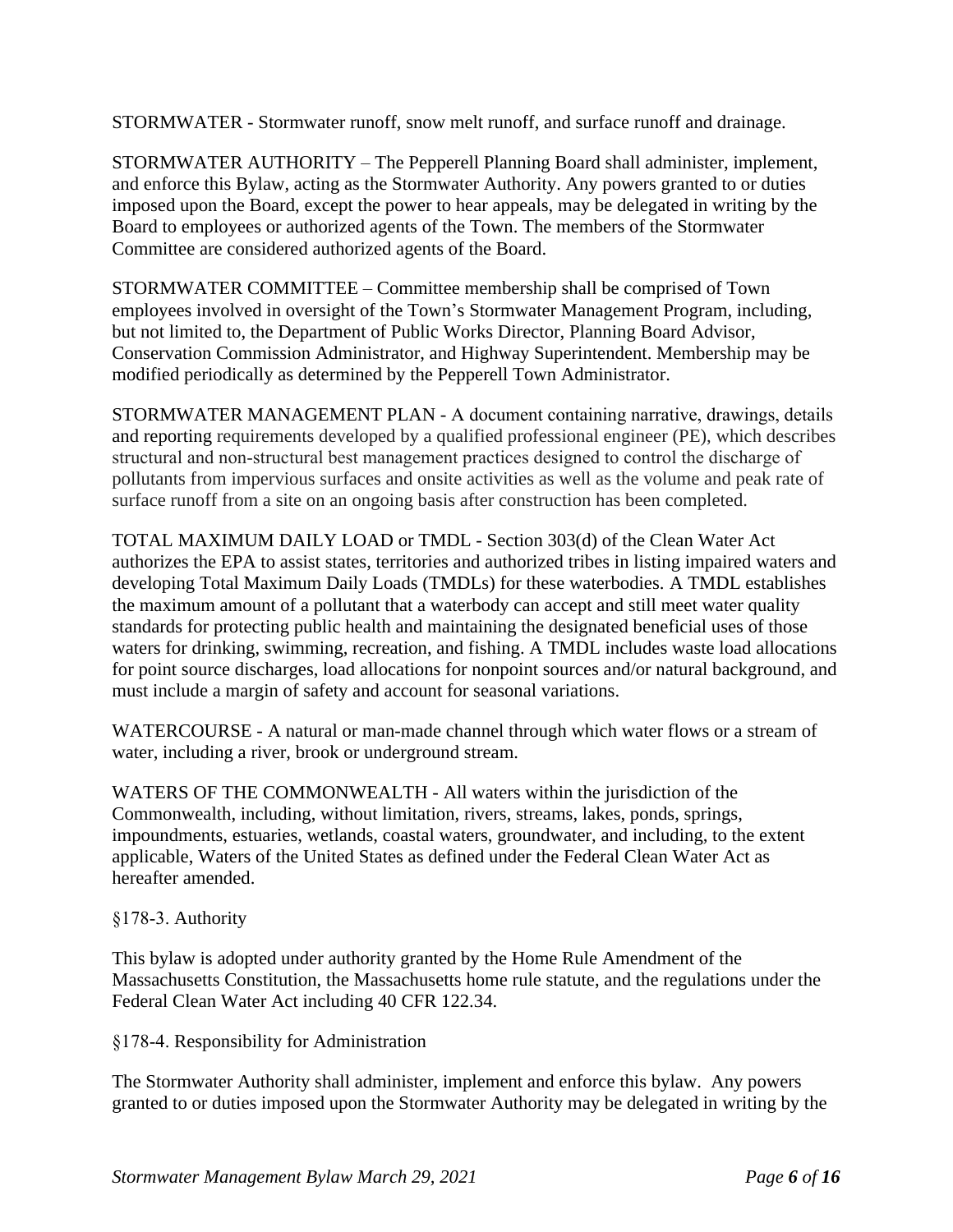Stormwater Authority to employees or authorized agents of the Town.

§178-5. Waivers

- A. The Stormwater Authority or its authorized agent may waive strict compliance with any requirement of this bylaw or the rules and regulations promulgated hereunder, where such action is:
	- (1) Allowed by federal, state and local statutes and/or regulations and the MS4 Permit; and
	- (2) In the public interest; and
	- (3) Not inconsistent with the purpose and intent of this bylaw.
- B. Any person seeking a waiver must submit a written waiver request. Such a request shall be accompanied by an explanation or documentation supporting the waiver request and demonstrating that strict application of the bylaw does not further the purposes or objectives of this bylaw. In addition, the Stormwater Authority shall consider input from the Pepperell Stormwater Committee and may request an opinion from a Planning Board third-party consultant during consideration of the waiver request.
- C. All waiver requests shall require a public hearing.
- D. If, in the opinion of the Stormwater Authority or its authorized agent, additional time or information is required for review of a waiver request, the Stormwater Authority may continue a hearing to a date certain announced at the initial or a subsequent hearing session. In the event the applicant objects to a continuance, or fails to provide requested information, the waiver request shall be denied.
- §178-6. Regulations
- A. The Stormwater Authority may adopt, and may periodically amend, regulations, rules and/or written guidance relating to the terms, conditions, definitions, enforcement, fees, procedures and administration of this Stormwater Management Bylaw by majority vote after conducting a public hearing to receive comments. Such hearing shall be advertised in a newspaper of general local circulation, at least fourteen (14) days prior to the hearing date. Failure of the Stormwater Authority to issue such rules, or regulations, or a legal declaration of their invalidity by a court, shall not act to suspend or invalidate the effect of this bylaw.
- B. Stormwater Management regulations, rules or guidance shall identify requirements for Land Disturbance Permits required by this bylaw and shall be consistent with or more stringent than the relevant requirements of the most recent MS4 Permit.

#### §178-7. Enforcement

The Stormwater Authority or its authorized agent shall enforce this bylaw, and any associated regulations, orders, violation notices, and enforcement orders; and may pursue all civil and criminal remedies for such violations.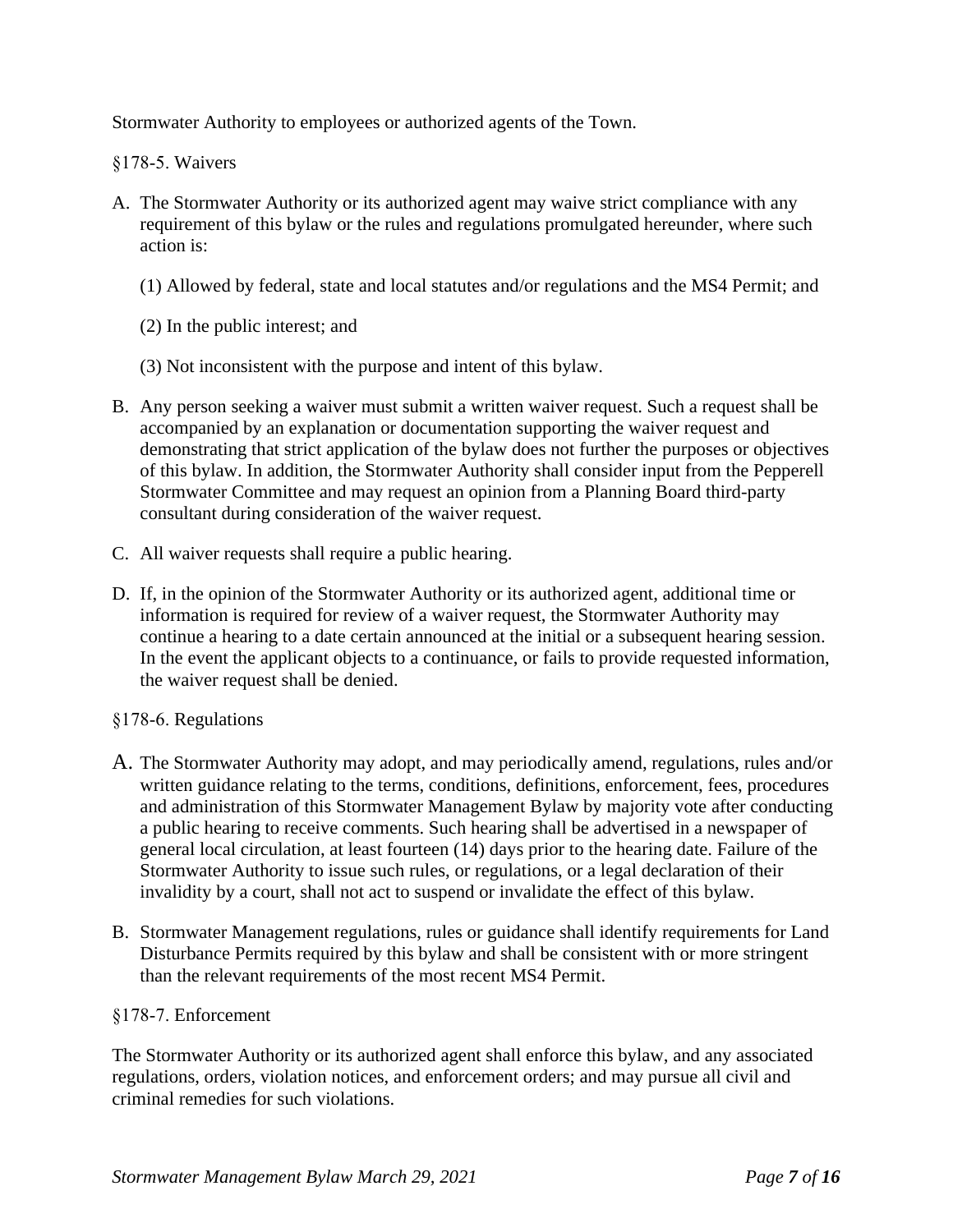#### A. Criminal and Civil Relief.

- (1) Any person who violates the provisions of this bylaw, or any associated regulations, permit, or order issued thereunder, may be subject to criminal penalties and prosecution in a court of competent jurisdiction and/or a fine of not more than \$300 per violation. Each day or part thereof that such violation occurs or continues shall constitute a separate offense.
- (2) As an alternative to criminal prosecution, the Town may elect to utilize the noncriminal disposition procedure set forth in Massachusetts General Laws Chapter 40, §21D and the Town's Bylaw for Non-Criminal Disposition of Violations of By-Laws, Rules, and Regulations. The designated Enforcement Authority shall be the Stormwater Authority, any member of the Stormwater Committee, and the Building Inspector. The penalty for the 1st violation shall be a warning. The penalty for the 2nd violation shall be \$100. The penalty for the 3rd and subsequent violations shall be \$300. Each day or part thereof that such violation occurs or continues shall constitute a separate offense.
- (3) The Stormwater Authority may seek injunctive relief in a court of competent jurisdiction restraining the person from activities which would create further violations or compelling the person to perform abatement or remediation of the violation.

#### B. Orders.

- (1) The Stormwater Authority or its authorized agent may issue a written order to enforce the provisions of this bylaw or any associated regulations, which may include:
	- (a) Elimination of illicit connections or discharges to the MS4;
	- (b) Performance of monitoring, analyses, and reporting;
	- (c) Cessation of unlawful discharges, practices, or operations;
	- (d) Implementation of measures to minimize the discharge of pollutants until such time as the illicit connection or discharge shall be eliminated; and
	- (e) Remediation of any adverse impacts of an illicit discharge or connection.
- (2) The Stormwater Authority or its authorized agent may issue a written order to enforce the provisions of Article III of this bylaw or any associated regulations or permit. Violations which may be the subject of such an order include, without limitation, failure to obtain a Land Disturbance Permit for an activity subject to this bylaw, failure to follow the requirements of a Land Disturbance Permit and the related Erosion and Sedimentation Control Plan, or Operations and Maintenance Plan or any other authorization issued pursuant to this bylaw or regulations issued hereunder. The written order may require the violator to remediate the non-compliance and/or any adverse impact caused by it, including without limitation: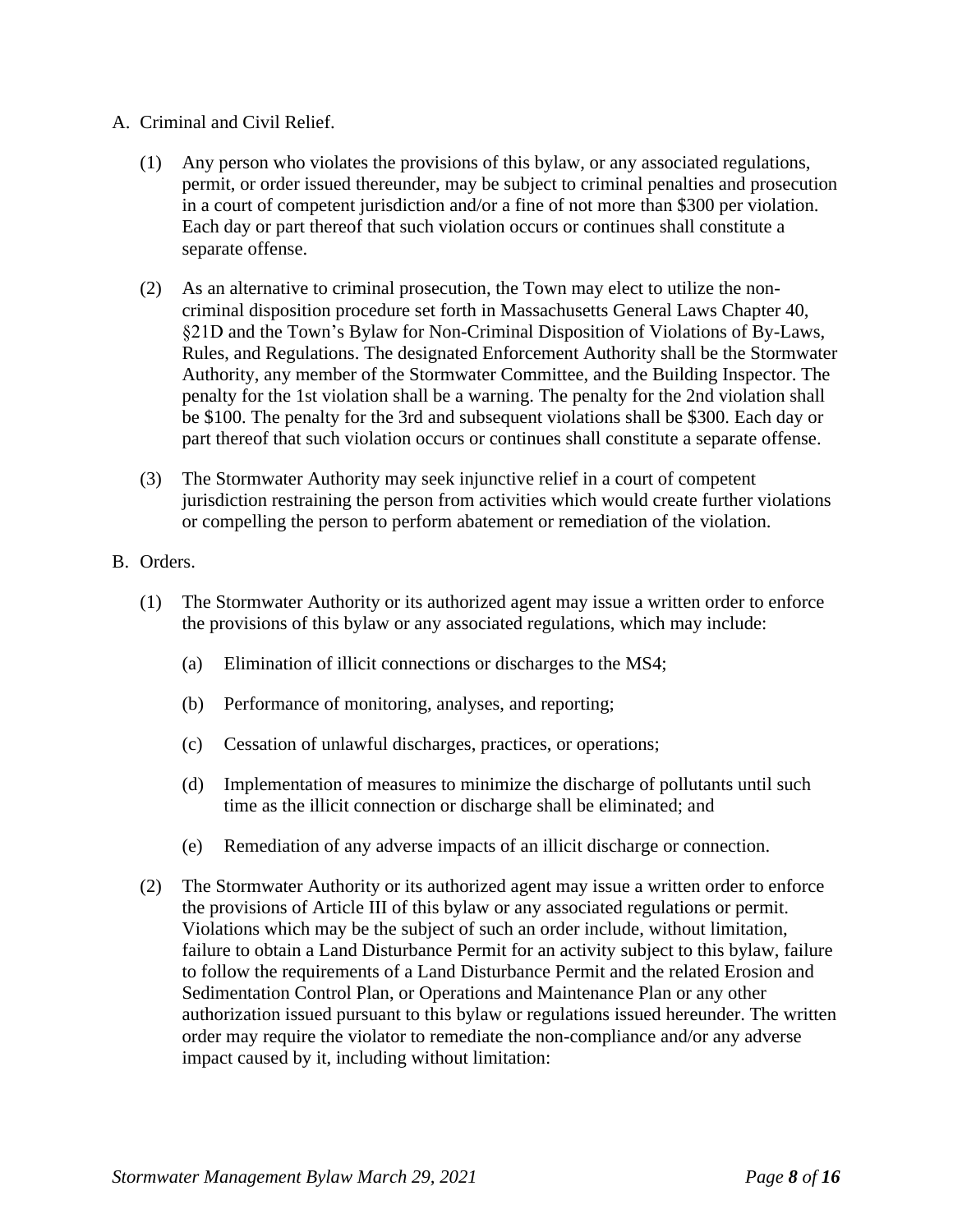- (a) A requirement to cease and desist from the land-disturbing activity until there is compliance with the bylaw and provisions of the Land Disturbance Permit or other authorization;
- (b) Maintenance, installation or performance of additional erosion and sediment control measures;
- (c) Monitoring, analyses, and reporting;
- (d) Remediation of erosion and sedimentation resulting directly or indirectly from the land-disturbing activity;
- (e) Construction, reconstruction, repair or maintenance of stormwater BMPs or any other aspect of the post-construction stormwater management system;
- (f) Remediation of adverse impacts resulting from improper construction or operation of the post-construction stormwater management system; and/or
- (g) A requirement to eliminate discharges, directly or indirectly, into the MS4, a watercourse or into the Waters of the Commonwealth.
- (3) If the Stormwater Authority or its authorized agent determines that abatement or remediation of contamination is required, the order shall set forth a deadline by which such abatement or remediation must be completed. Said order shall further provide that, should the violator or property owner fail to abate or perform remediation within the specified deadline, the Town may, at its option, undertake such work, and expenses thereof shall be charged to the violator.
- (4) Within 30 days after completing all measures necessary to abate the violation or to perform remediation, the violator and the property owner will be notified of the costs incurred by the Town, including administrative costs. The violator or property owner may file a written protest objecting to the amount or basis of costs with the Stormwater Authority within 30 days of receipt of the notification of the costs incurred. If the amount due is not received by the expiration of the time in which to file a protest or within 30 days following a decision of the Stormwater Authority affirming or reducing the costs, or from a final decision of a court of competent jurisdiction affirming or reducing the costs, the costs may constitute a municipal charge for purposes of G.L. c.40, §58, and for which a lien may be imposed on the property for the amount of the unpaid charge, pursuant to G.L. c.40, §58. Interest shall begin to accrue on any unpaid costs at the statutory rate provided in M.G.L. c. 59, § 57 on the 31st day after the costs first become due.
- C. Entry to perform duties under this bylaw. To the extent permitted by local, state or federal law, or if authorized by the owner or other party in control of the property, the Stormwater Authority, its agents, officers, and employees may enter upon privately owned property for the purpose of performing their duties under this bylaw and regulations adopted hereunder and may make or cause to be made such examinations, surveys or sampling as the Stormwater Authority deems reasonably necessary.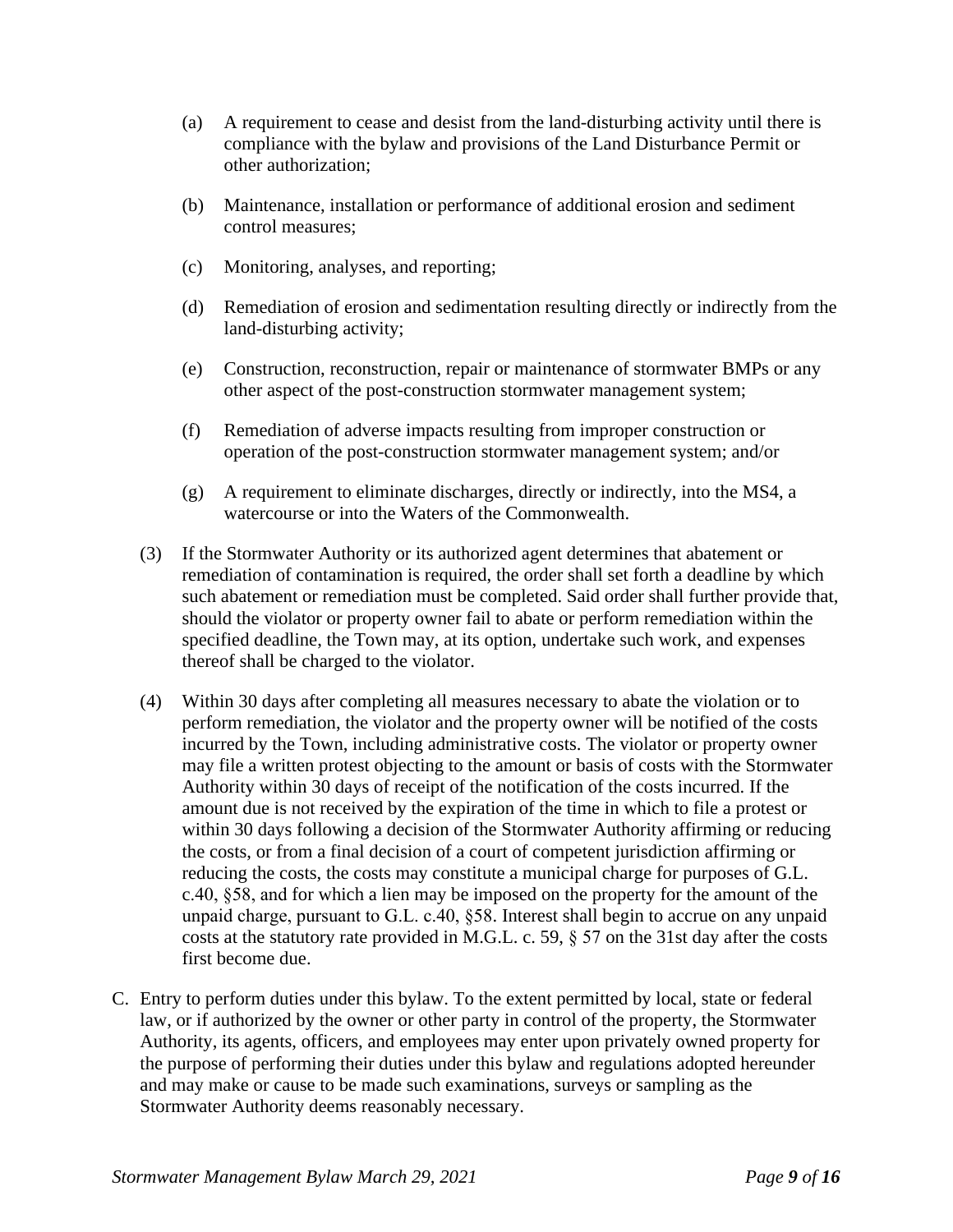- D. Appeals. The decisions or orders of the Stormwater Authority shall be final. Further relief shall be appealed to a court of competent jurisdiction.
- E. Remedies not exclusive. The remedies listed in this section are not exclusive of any other remedies available under any applicable federal, state or local law.

§178-8. Severability

The provisions of this bylaw are hereby declared to be severable. If any provision, paragraph, sentence, or clause of this bylaw or the application thereof to any person, establishment, or circumstances shall be held invalid, such invalidity shall not affect the other provisions or application of this bylaw.

### **ARTICLE II: Discharges to the Municipal Separate Storm Sewer System**

§178-9. Applicability

Article II of this bylaw shall apply to all direct or indirect discharges to the municipal storm drain system and to any activities that might obstruct the municipal storm drain system.

§178-10. Prohibited Activities; Exemptions.

- A. Illicit discharges. No person shall commence, allow, conduct or continue any illicit discharge to the municipal storm drain system.
- B. Illicit connections. No person shall construct, use, allow, maintain or continue any illicit connection to the municipal storm drain system, regardless of whether the connection was permissible under applicable law, regulation or custom at the time of connection.
- C. Obstruction of municipal storm drain system. No person shall obstruct or interfere with the normal flow of stormwater into or out of the municipal storm drain system without prior approval from the Stormwater Authority.
- D. Exemptions.
	- (1) Discharge or flow resulting from fire-fighting activities, unless the Stormwater Authority determines that such discharge or flow is a significant source of pollutants to Waters of the United States;
	- (2) The following categories of non-stormwater discharges are allowed unless the Stormwater Authority, EPA, or the Massachusetts Department of Environmental Protection (MassDEP) identifies any category or individual discharge of nonstormwater discharge below as a significant contributor of pollutants to the MS4; then that category or individual discharge is not allowed, but rather constitutes an "illicit discharge":
		- (a) Water line flushing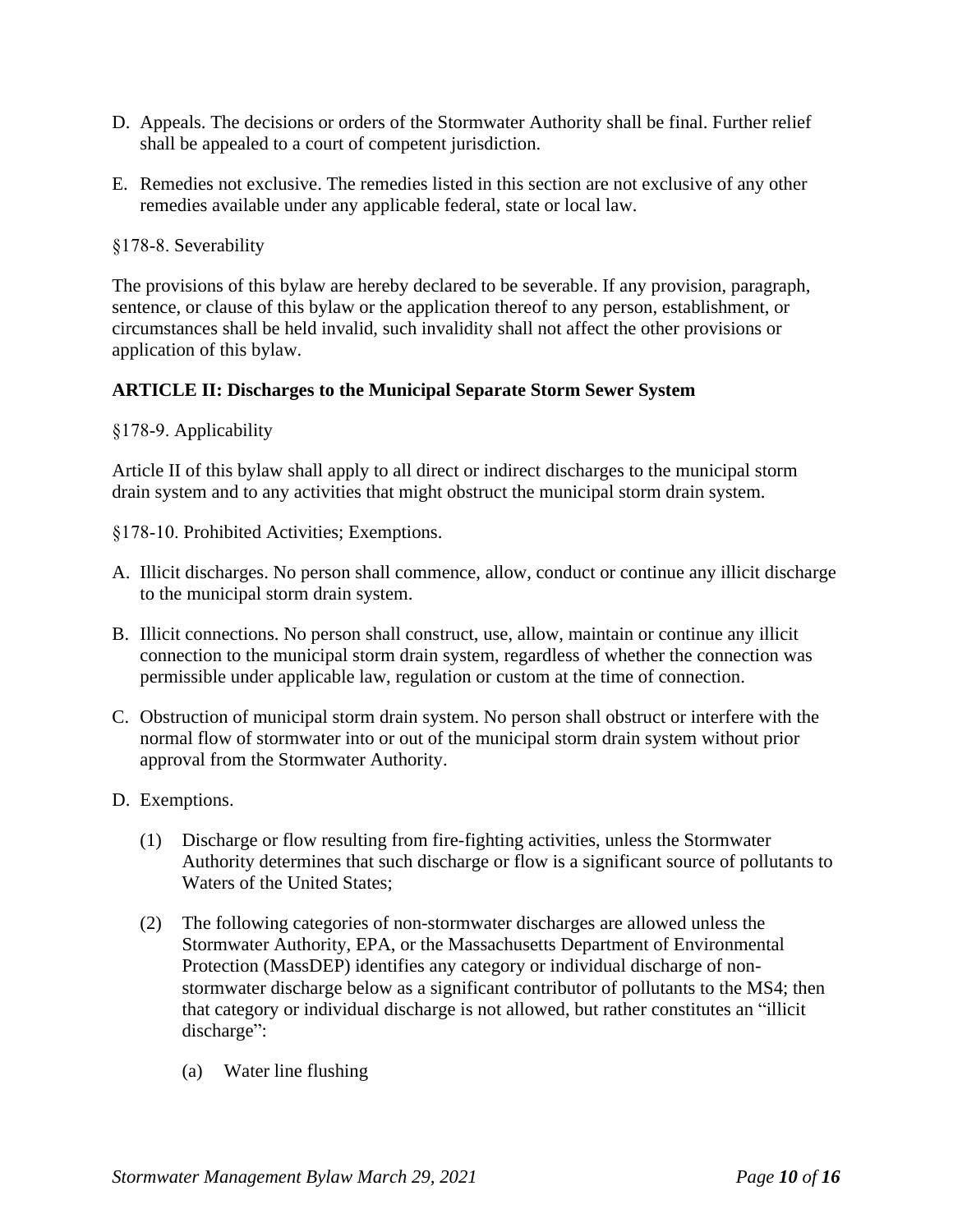- (b) Landscape irrigation
- (c) Diverted stream flows
- (d) Rising groundwater
- (e) Uncontaminated groundwater infiltration (as defined at 40 CFR § 35.2005(20) or successor regulation)
- (f) Discharge from potable water sources
- (g) Foundation drains
- (h) Air conditioning condensation
- (i) Irrigation water, springs
- (j) Lawn watering
- (k) Individual resident car washing
- (l) Flows from riparian habitats and wetlands
- (m) De-chlorinated swimming pool discharges (less than one ppm chlorine) provided the pool is drained in such a way as not to cause a nuisance
- (n) Street wash waters
- (o) Residential building wash waters without detergents
- (p) Direct discharges from pumped groundwater, water from crawl spaces, and footing drains may be allowed with written permission from the Town Engineer based upon confirmation that the discharge is uncontaminated and sufficient capacity exists in the storm drain system.

#### §178-11. Additional Prohibited Pollutants

Pet Waste: Because dog feces are a major component of stormwater pollution, it shall be the duty of each person who owns, possesses, or controls a dog to remove and properly dispose of any feces left by the dog on any public or private property neither owned nor occupied by said person. It is prohibited to dispose of dog feces in any public or private storm drain, catch basin, wetland or water body or on any paved or impervious surface. However, this provision shall not be applicable to a person using a helping or service dog or other helping animal registered as such. Persons walking dogs must carry with them a device designed to properly dispose of dog feces including, but not limited to, a bag or "pooper scooper."

§178-12. Emergency Suspension of Storm Drainage System Access

The Stormwater Authority or its authorized agent may suspend municipal storm drain system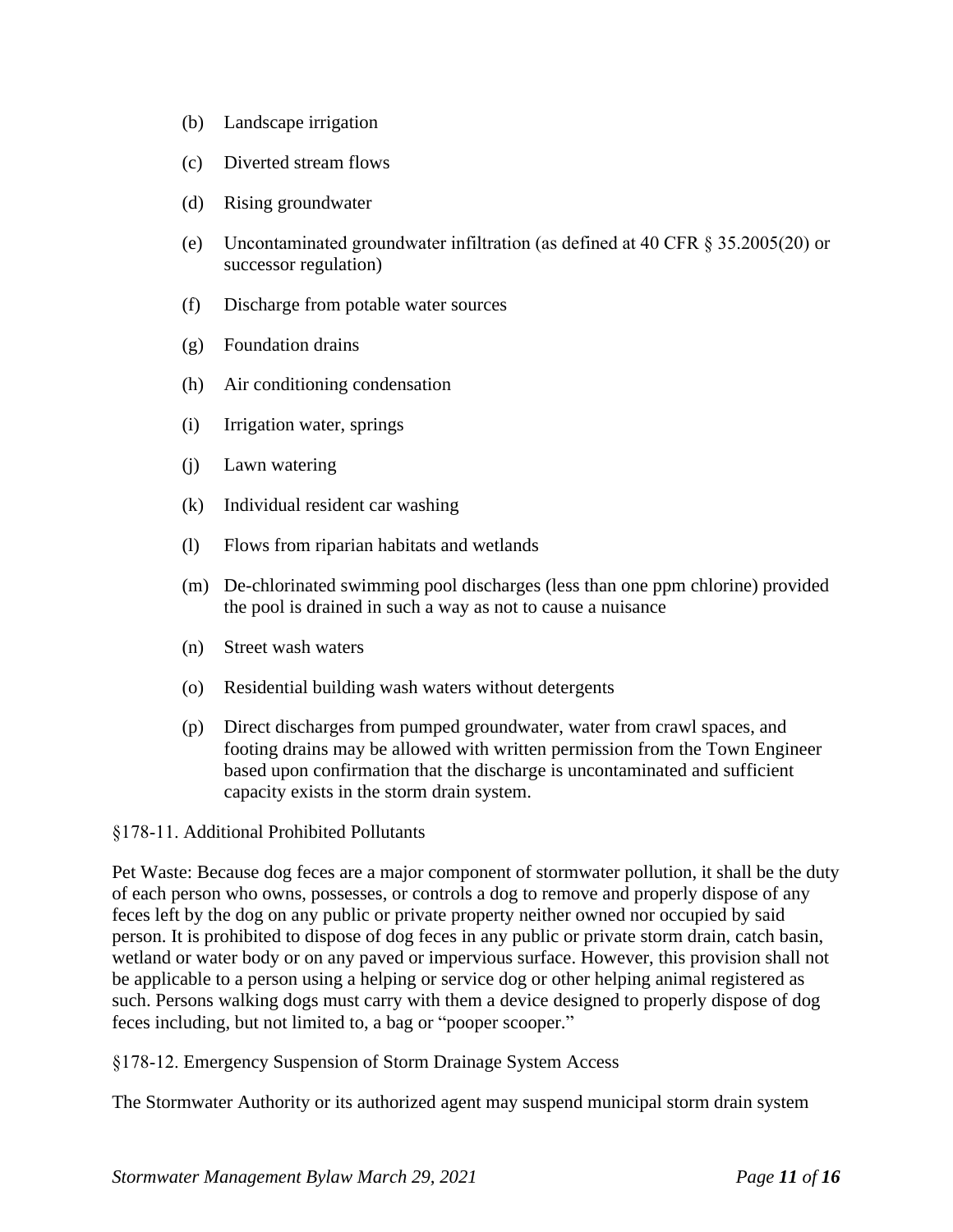access to any person or property without prior written notice when such suspension is necessary to stop an actual or threatened discharge of pollutants that presents imminent risk of harm to the public health, safety, welfare or the environment. In the event any person fails to comply with an emergency suspension order, the Stormwater Authority may take all reasonable steps to prevent or minimize harm to the public health, safety, welfare or the environment.

### §178-13. Notification of Spills

Notwithstanding other requirements of local, state or federal law, as soon as a person responsible for a facility or operation, or responsible for emergency response for a facility or operation, has information of or suspects a release of materials at that facility or operation resulting in or which may result in discharge of pollutants to the municipal storm drain system, the person shall take all necessary steps to ensure containment and cleanup of the release. In the event of a release of oil or hazardous materials, the person shall immediately notify the municipal fire and police departments and MassDEP as required by law. In the event of a release of nonhazardous material, the reporting person shall notify the Stormwater Authority and any authorized enforcement agency for the applicable pollutant(s) no later than the next business day. The reporting person shall provide to the Stormwater Authority written confirmation of all telephone, facsimile, electronic mail or in-person notifications within three business days thereafter. If the discharge of prohibited materials is from a commercial or industrial facility, the facility owner or operator of the facility shall retain on site a written record of the discharge and the actions taken to address it and prevent its recurrence. Such records shall be retained for at least three years.

# **ARTICLE III: Stormwater Management and Land Disturbance**

- §178-14. Applicability
- A. A Land Disturbance Permit is required for all construction activity or land disturbance that individually or as part of a Common Plan of Development results in land disturbance of one acre (43,560 square feet) or more.
- B. The following activities are exempt from the provisions of Article III:
	- (1) Maintenance of existing landscaping, gardens or lawn areas associated with a singlefamily dwelling conducted in such a way as not to cause a nuisance;
	- (2) Construction of fencing that will not substantially alter existing terrain or drainage patterns;
	- (3) Construction of utilities other than drainage (gas, water, electric, telephone, etc.) which will not alter terrain or drainage patterns or result in discharge of sediment or other pollutants to the MS4 or, directly or indirectly, to a Watercourse or Waters of the Commonwealth;
	- (4) Normal maintenance and improvement of land in agricultural or aquacultural use, as defined by the Massachusetts Wetlands Protection Act regulation at 310 CMR 10.04.
	- (5) Redevelopment activities that are exclusively limited to maintenance and improvement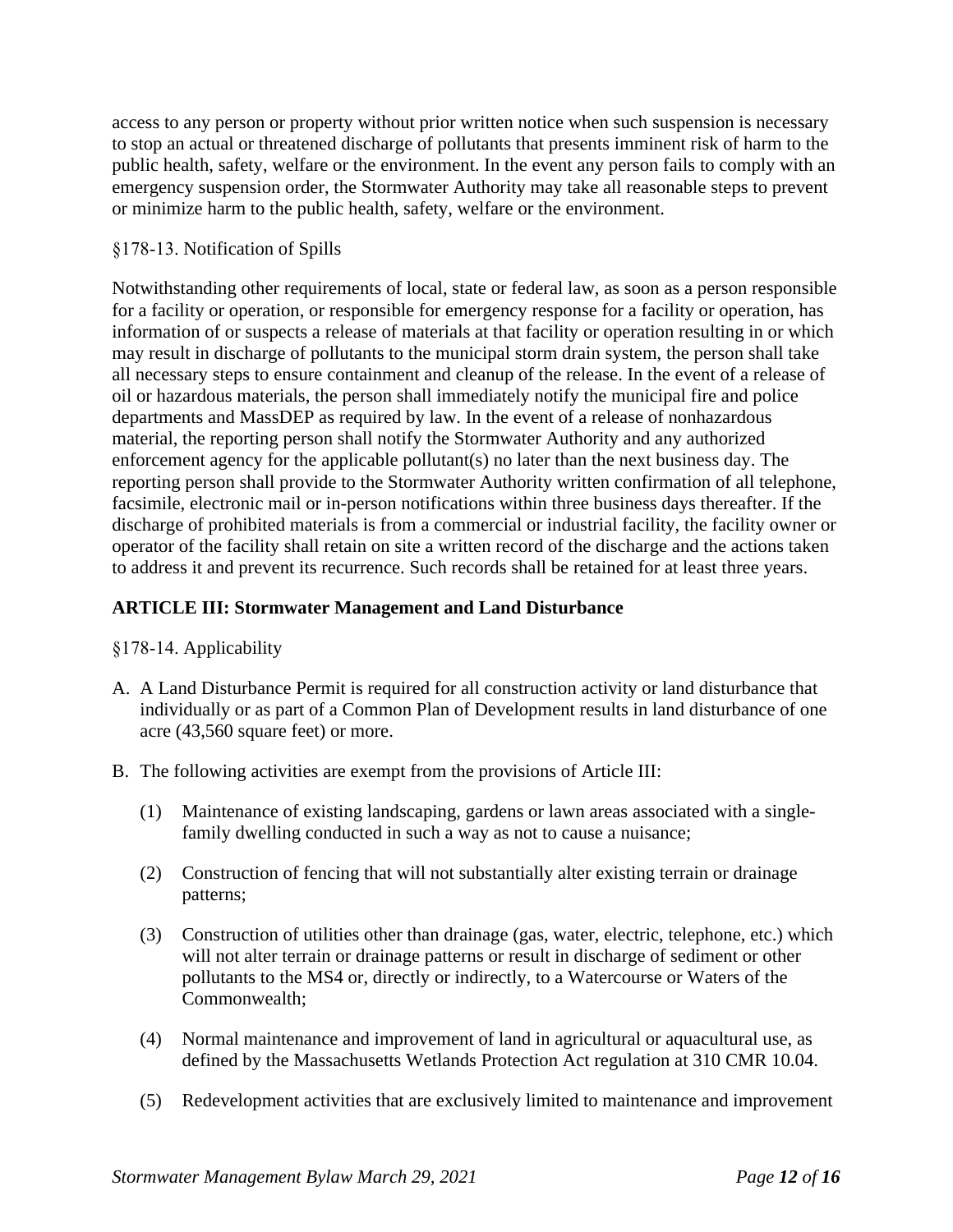of existing public roadways (including widening less than a single lane, adding shoulders, correcting substandard intersections, improving existing drainage systems, and repaving projects) and that will improve existing conditions unless infeasible. Construction may not commence until issuance of EPA's approval of the NPDES Construction General Permit Notice of Intent and the final Stormwater Pollution Prevention Plan is posted at the site (if applicable), and best management practices are in place in accordance with the Massachusetts Stormwater Management Standard 8 related to construction related impacts. Roadway widening or improvements that increase the amount of impervious area on the redevelopment site by greater than or equal to a single lane width shall not be exempt.

C. Any person that fails to follow the requirements of a Land Disturbance Permit and the related Erosion and Sedimentation Control Plan, and Operations and Maintenance Plan, shall be in violation of this bylaw.

#### §178-15. Permit

- A. A Land Disturbance Permit must be obtained prior to the commencement of any construction activity or land disturbance for which such a permit is required. An applicant seeking a permit shall file an appropriate application with the Stormwater Authority in a form and containing information as specified in this bylaw and in regulations adopted by the Stormwater Authority.
- B. Each application must be accompanied by the appropriate application fee as established by the Stormwater Authority. Applicants shall pay the application fee before the review process commences. The Stormwater Authority is authorized to retain a Registered Professional Engineer (PE) or other professional consultant to advise the Stormwater Authority on any or all aspects of the application and/or the project's compliance with conditions of a Permit. The Stormwater Authority may require the applicant to pay reasonable costs to be incurred by the Stormwater Authority for the employment of outside consultants pursuant to Stormwater Authority regulations adopted as authorized by G.L. c. 44, § 53G.
- C. Required submittals to obtain a Land Disturbance Permit shall include (without limitation) an Erosion and Sedimentation Control Plan, a Stormwater Management Plan, and an Operation and Maintenance Plan. To obtain a Land Disturbance Permit, the applicant must show that site design, construction site stormwater runoff control and post-construction stormwater management will meet the standards set by the Stormwater Authority under this bylaw, in its regulations, rules and/or guidance, which shall be at least as stringent as the relevant requirements of the MS4 Permit and may also address relevant environmental considerations including (without limitation) protection of aquifers and sensitive water bodies, climate resilience, and prevention of flooding.
- D. The Land Disturbance Permit shall include measures to ensure adequate long-term operation and maintenance of stormwater management design features and BMPs. The Stormwater Authority may impose requirements including (without limitation) the following:
	- (1) A requirement that funds for future operation and maintenance be set aside in a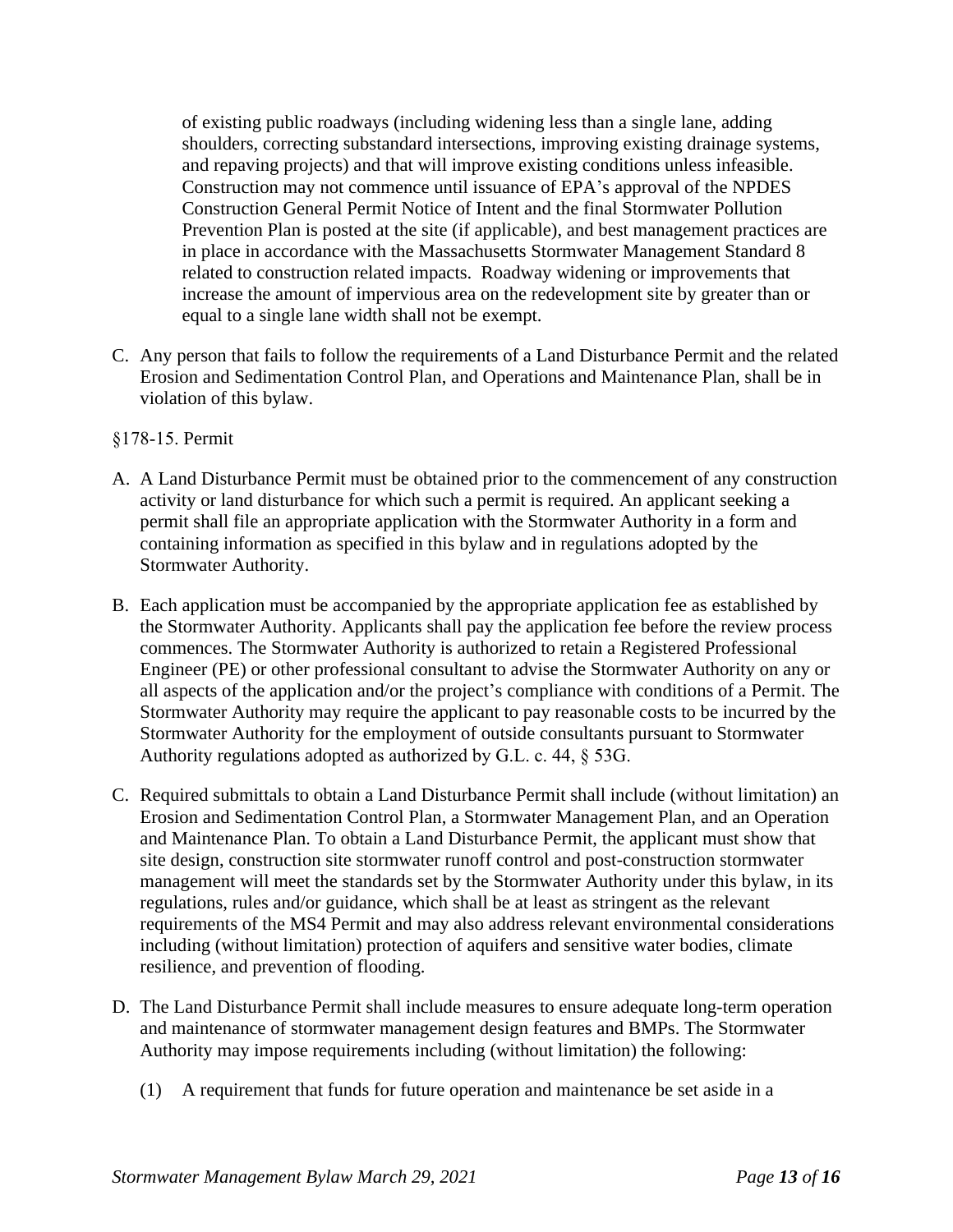dedicated fund or escrow account;

- (2) A permanent permit condition requiring compliance with an Operation and Maintenance Plan;
- (3) A permanent permit condition requiring that the property owner submit an annual report or certification regarding operation and maintenance;
- (4) A requirement to record the Operation and Maintenance Plan (or notice thereof);
- (5) A requirement that a legal instrument be put in place establishing responsibility for operation and maintenance of a stormwater BMP serving more than one lot; and
- (6) A requirement that an easement be recorded allowing the Town to access the property to remedy any operational failure or maintenance problem.
- E. The Stormwater Authority shall hold a public hearing for the application, which may be combined with the hearing for any other permit or approval for the same project that is within the jurisdiction of the Stormwater Authority, as more specifically defined as part of the regulations promulgated as part of this bylaw.
- F. The Stormwater Authority may take any of the following actions as a result of an application for a Land Disturbance Permit as more specifically defined as part of the regulations promulgated as part of this bylaw: Approval, Approval with Conditions, Disapproval, or Disapproval without Prejudice.

§178-16. Consent to Entry onto Property

By signing the permit application, an applicant consents to the entry of members of the Stormwater Authority or its authorized agent in or on the site while the application is under review to verify the information in the application, and at any time after a Permit is issued to inspect for compliance with Permit conditions.

§178-17. Inspection and Site Supervision

The Stormwater Authority or its designated agent shall make inspections to verify and document compliance with the Land Disturbance Permit.

#### §178-18. Surety

The Stormwater Authority may require the applicant post, before the start of land disturbance or construction activity, a surety bond, cash, or other acceptable security. The form of the security shall be approved by the Stormwater Authority and be in an amount deemed sufficient by the Stormwater Authority to ensure that the work will be completed in accordance with the Permit. If the project is phased, the Stormwater Authority may release part of the security as each phase is completed in compliance with the Permit. If the permittee defaults on any obligations imposed by the Land Disturbance Permit, the Stormwater Authority may (after notification of the permittee) inform the holder of the security (and the Town Treasurer if the Treasurer is not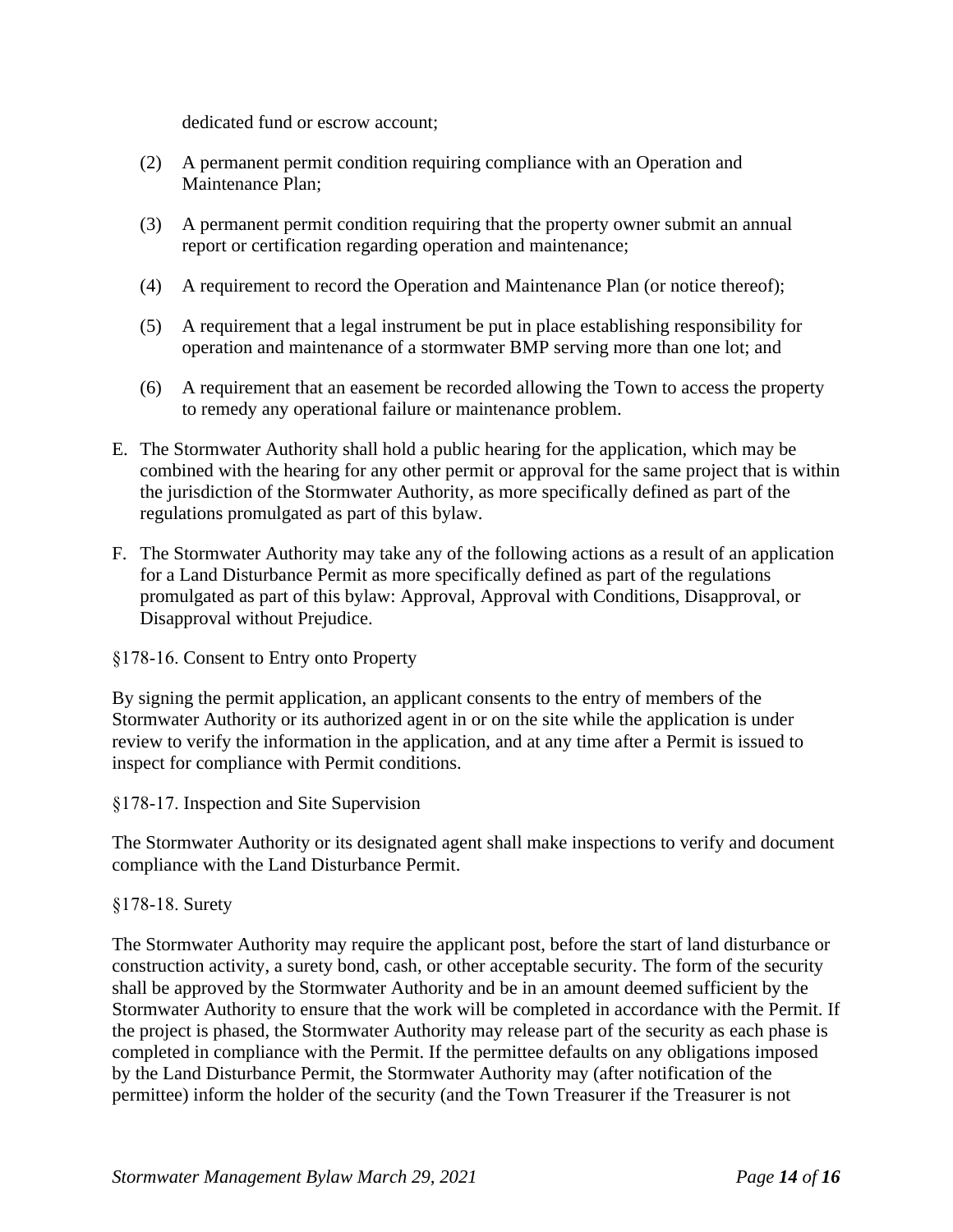holding the funds) of the default, in which event the Town shall be entitled to the security.

Note: In the event of a default, the security funds go into the Town's general fund, to be appropriated by Town Meeting. If the Town wants to have the security funds go to a special account from which the Stormwater Authority can make expenditures to fix problems created by default, it may use the provisions of M.G.L. c. 44, §53G½. **If the Town wishes to do so, it should have town counsel draft this section of the bylaw to incorporate the requirements of that statute.**

### **Note from Town Counsel:**

Procedures under G.L. c.44, §53G1/2 would be included in regulations adopted by the Planning Board as Stormwater Authority. If the Board already has such regulations, for use in connection with zoning and planning matters, they could be adapted. Otherwise, I can provide a sample set of rules under section 53G1/2.

#### §178-19. Final Reports

Upon completion of the work and no later than two (2) years after completion of construction, the holder of a Land Disturbance Permit shall submit a report (including certified as-built construction plans) from a Professional Engineer (PE), surveyor, or Certified Professional in Erosion and Sedimentation Control (CPESC), certifying that the project has been completed in accordance with the conditions of the Land Disturbance Permit. The as-built drawings must depict all on site controls, both structural and non-structural, designed to manage the stormwater